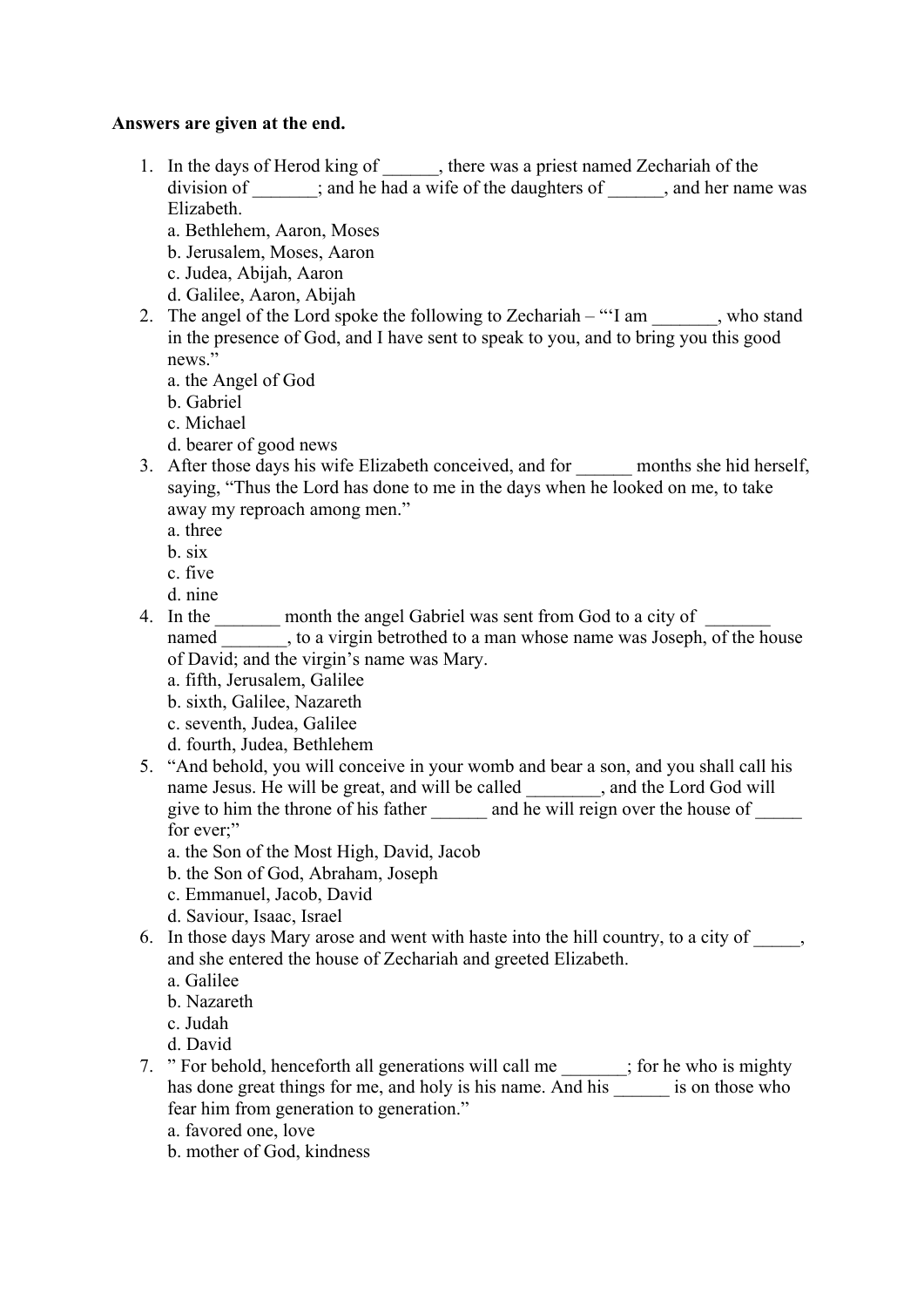- c. blessed, mercy
- d. holy, salvation
- 8. For how many months did Mary remain with Elizabeth?
	- a. four
	- b. three
	- c. six
	- d. nine
- 9. And his father Zechariah was filled with the Holy Spirit, and prophesied saying, "Blessed be the Lord God of \_\_\_\_\_\_, for he has visited and redeemed his people, and has raised a horn of salvation for us in the house of his servant  $\cdots$ 
	- a. David, Abraham
	- b. Israel, Moses
	- c. Abraham, Moses
	- d. Israel, David
- 10. Zechariah prophesied:"And you, child, will be called the \_\_\_\_\_\_\_\_\_; for you will go before the Lord to prepare his ways…'
	- a. servant of God
	- b. prophet of the Most High
	- c. testimony of light
	- d. prophet of the Lord

11. In those days a decree went out from Caesar \_\_\_\_\_\_\_ that all the world should be enrolled. This was the first enrollment, when was governor of \_\_\_\_\_\_\_.

- a. Augustus, Quirinius, Syria
- b. Augustine, Pilate, Judea
- c. Annas, Herod, Galilee
- d. Quirinius, Augustus, Judea
- 12. And Joseph also went from up from Galilee from the city of , to Judea, to the city of David which is called \_\_\_\_\_, because he was of the house and lineage of David.
	- a. Nazareth, Bethlehem
	- b. Jerusalem, Galilee
	- c. Israel, Bethlehem
	- d. Bethlehem, Jerusalem
- 13. The angel said to the shepherds: "Be not afraid: for behold, I bring you good news of a great joy which will come to all the people; for to you is born this day in the city of  $a \_$ , who is the  $\_$ , the Lord."
	- a. David, Saviour, Christ
	- b. Judea, Messiah, Emmanuel
	- c. Bethlehem, baby, Son of
	- d. Galilee, Saviour, Messiah
- 14. And at the end of days, when he was circumcised, he was called Jesus, the name given by the angel before he was conceived in the womb.
	- a. seven
	- b. twelve
	- c. three months
	- d. eight
- 15. And when the time came for their purification according to the law of \_\_\_\_\_, they brought him up to to present him to the Lord (as it is written in the law of the Lord, "Every male that opens the womb shall be called holy to the Lord") a. Abraham, the temple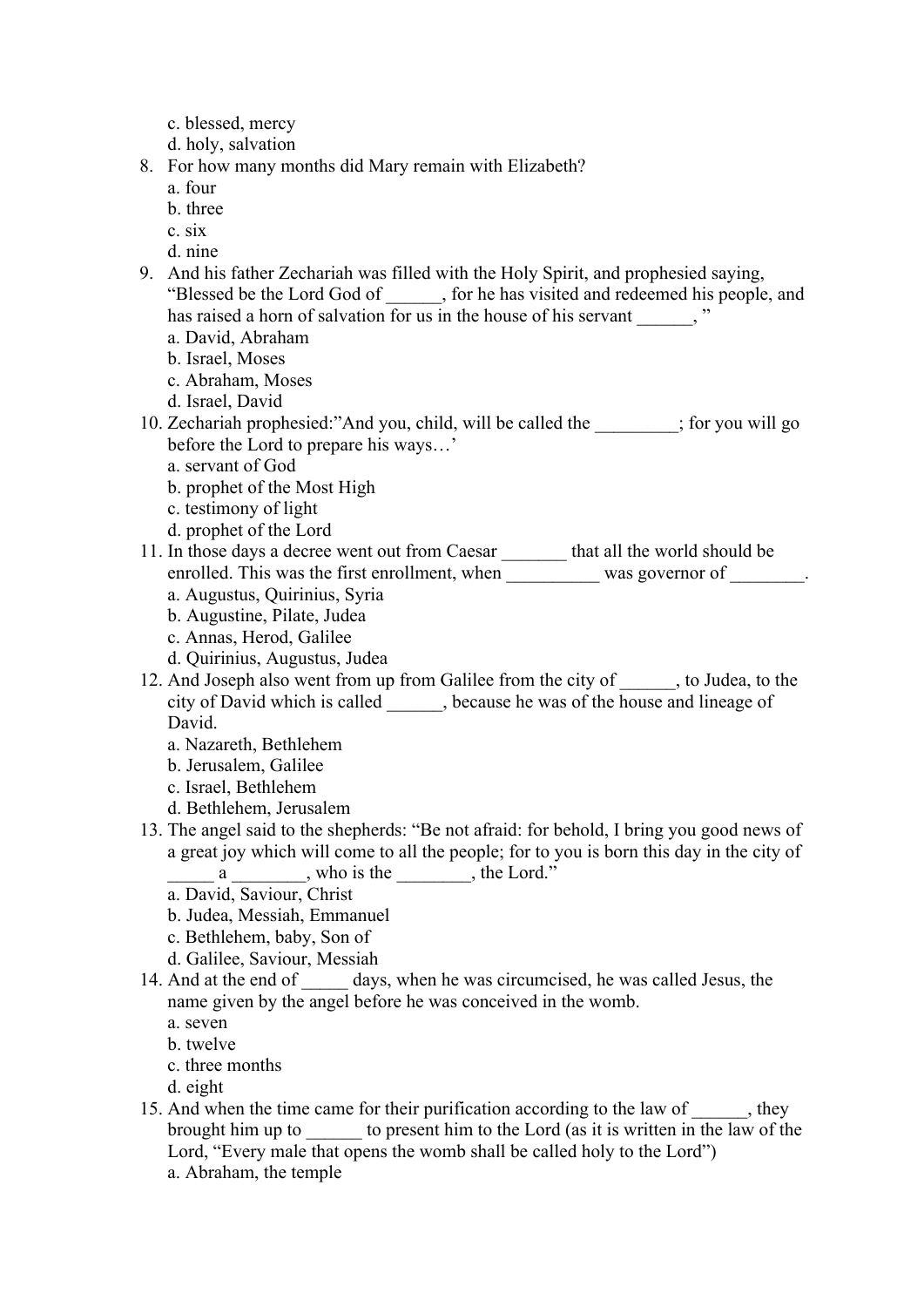- b. Israel, Simeon
- c. the Jews, Jerusalem
- d. Moses, Jerusalem
- 16. And there was a prophetess, Anna the daughter of , of the tribe of ; she was of a great age, having lived with her husband for seven years from her virginity, and as a widow till she was \_\_\_\_\_\_\_.
	- a. David, Judea, seventy-four
	- b. Aaron, David, ninety-five
	- c. Phanuel, Asher, eighty-four
	- d. Phinis, Samaria, eighty-eight
- 17. When they had performed everything according by the law of the Lord, they returned into \_\_\_\_\_\_\_, to their own city,
	- a. Galilee, Nazareth
	- b. Judea, Nazareth
	- c. Judea, Bethlehem
	- d. Nazareth, Bethlehem
- 18. And the child grew and became \_\_\_\_, filled with \_\_\_\_\_; and the \_\_\_\_\_ of God was upon him.
	- a. strong, love, mercy
	- b. strong, knowledge, mercy
	- c. strong, wisdom, favor
	- d. wise, knowledge, kindness
- 19. And he went down with them and came to Nazareth, and was obedient to them; and his mother kept all these things in her heart. And Jesus increased in and in stature, and in with God and men.
	- a. age, love
	- b. wisdom, kindness
	- c. wisdom, favour
	- d. love, wisdom
- 20. In the fifteenth year of the reign of Tiberius Caeser, Pontius Pilate being governor of \_\_\_\_\_\_\_\_, and Herod being tetrarch of Galilee, and his brother \_\_\_\_\_\_\_ tetrarch of the region of Ituraea and Trachonitis, and \_\_\_\_\_\_\_ tetrarch of Abilene, in the high priesthood of Annas and Caiaphas….
	- a. Judea, Philip, Lysanias
	- b. Syria, Augustus, Phinuel
	- c. Rome, Jacob, Manisas
	- d. Nazareth, David, Quirinius
- 21. The word of God came to John the son of Zechariah in the wilderness, and he went into all the region about the \_\_\_\_\_\_\_\_, preaching a baptism of \_\_\_\_\_\_\_ for the forgiveness of sins.
	- a. town of Judea, water
	- b. Sea of Galilee, water
	- c. Jordan, repentance
	- d. city of David, forgiveness
- 22. Now when all the people were baptized, and when Jesus also had been baptized and was praying, the heaven was opened, and the Holy Spirit descended upon him in bodily form, as a dove, and a voice came from heaven, "You are my \_\_\_\_\_\_\_\_\_; with you I am well pleased."
	- a. Son
	- b. beloved Son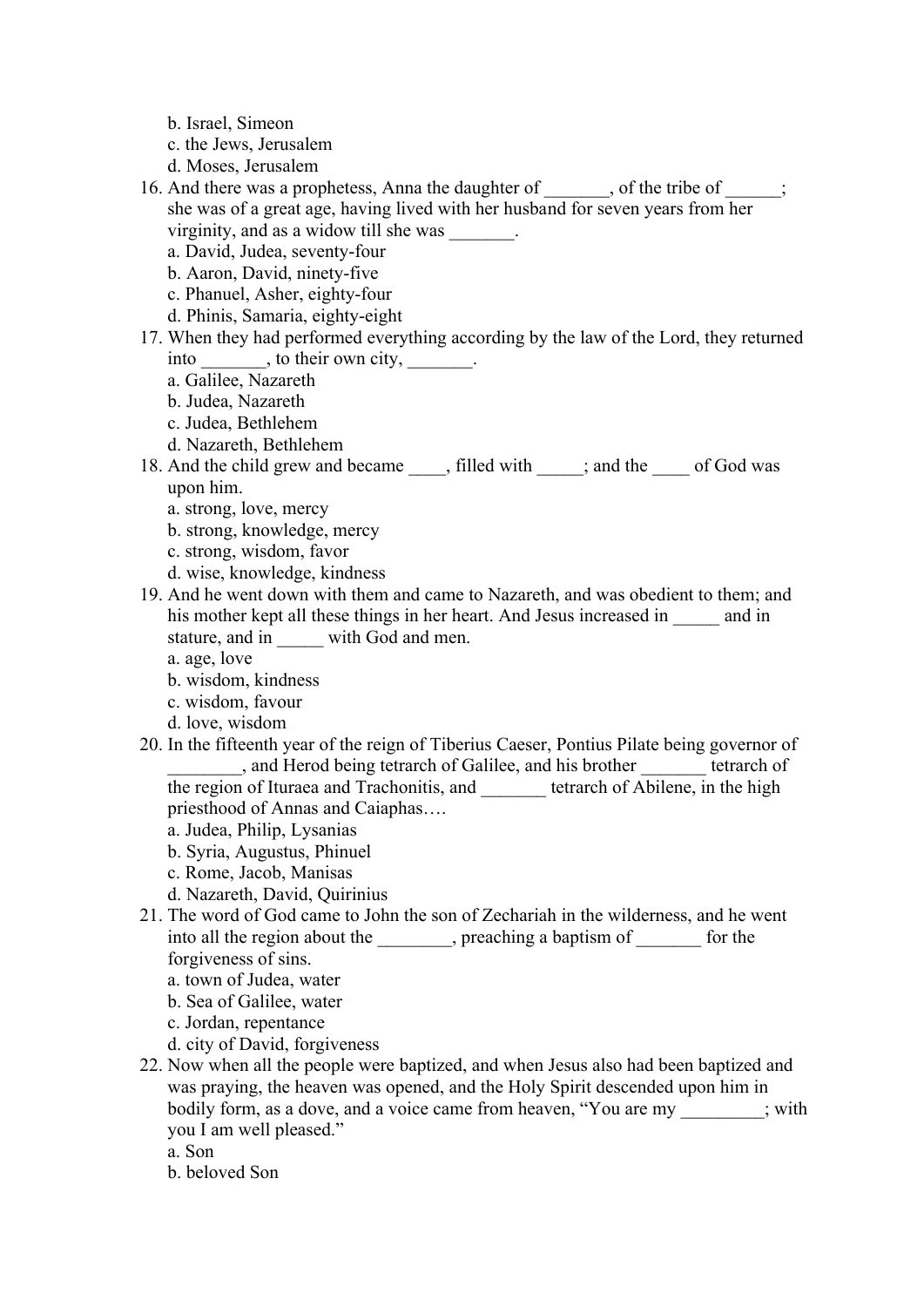- c. dear Son
- d. only begotten Son
- 23. And Jesus full of the Holy Spirit, returned from the \_\_\_\_\_\_\_, and was led by the Spirit for days in the wilderness, tempted by the devil.
	- a. Jordan, forty
	- b. city, fifty
	- c. dessert, forty
	- d. city of Judea, forty four

24. And he came to \_\_\_\_\_\_\_. where he had been brought up; and he went to the

\_\_\_\_\_\_\_\_, as was his custom, on the sabbath day. And he stood up to read; and there was given to him the book of the prophet  $\qquad$ .

- a. Bethlehem, temple, Isaiah
- b. Galilee, synagogue, Jeremiah
- c. Nazareth, synagogue, Isaiah
- d. Jerusalem, temple, Elijah
- 25. He opened the book and found the place where it was written, " The Spirit of the Lord is upon me, because he has \_\_\_\_\_\_ me to preach good news to the poor. He has sent me to proclaim release to the \_\_\_\_\_\_\_\_\_ and recovering of sight to the blind, to set at liberty those who are oppressed, to proclaim the acceptable year of the Lord."
	- a. anointed, captives
	- b. appointed, prisoners
	- c. instructed, sinners
	- d. sent, people of Israel
- 26. And he went down to \_\_\_\_\_\_\_\_\_, a city of Galilee. And he was teaching them on the sabbath; and they were astonished at his teaching for his word was with authority. And in the synagogue there was a man who had the spirit of an unclean demon;
	- a. Nazareth
	- b. Judah
	- c. Capernaum
	- d. Jordan
- 27. While the people pressed upon him to hear the word of God, he was standing by the

\_\_\_\_\_\_\_\_\_\_\_\_\_\_\_. And he saw two boats by the lake; but the fishermen had gone out of them and were washing their nets.

- a. Sea of Galilee
- b. river Jordan
- c. lake of Gennasaret
- d. river Tiber
- 28. Who said to Jesus: "Depart from me, for I am a sinful man, O Lord."
	- a. Matthew
	- b. Simon
	- c. James
	- d. Andrew
- 29. Who were the sons of Zebedee?
	- a. Peter and Andrew
	- b. James and Simon
	- c. James and John
	- d. Simon and John
- 30. Who fell on his face and begged Jesus saying : "Lord, if you will, you can make me clean."?
	- a. the man with dropsy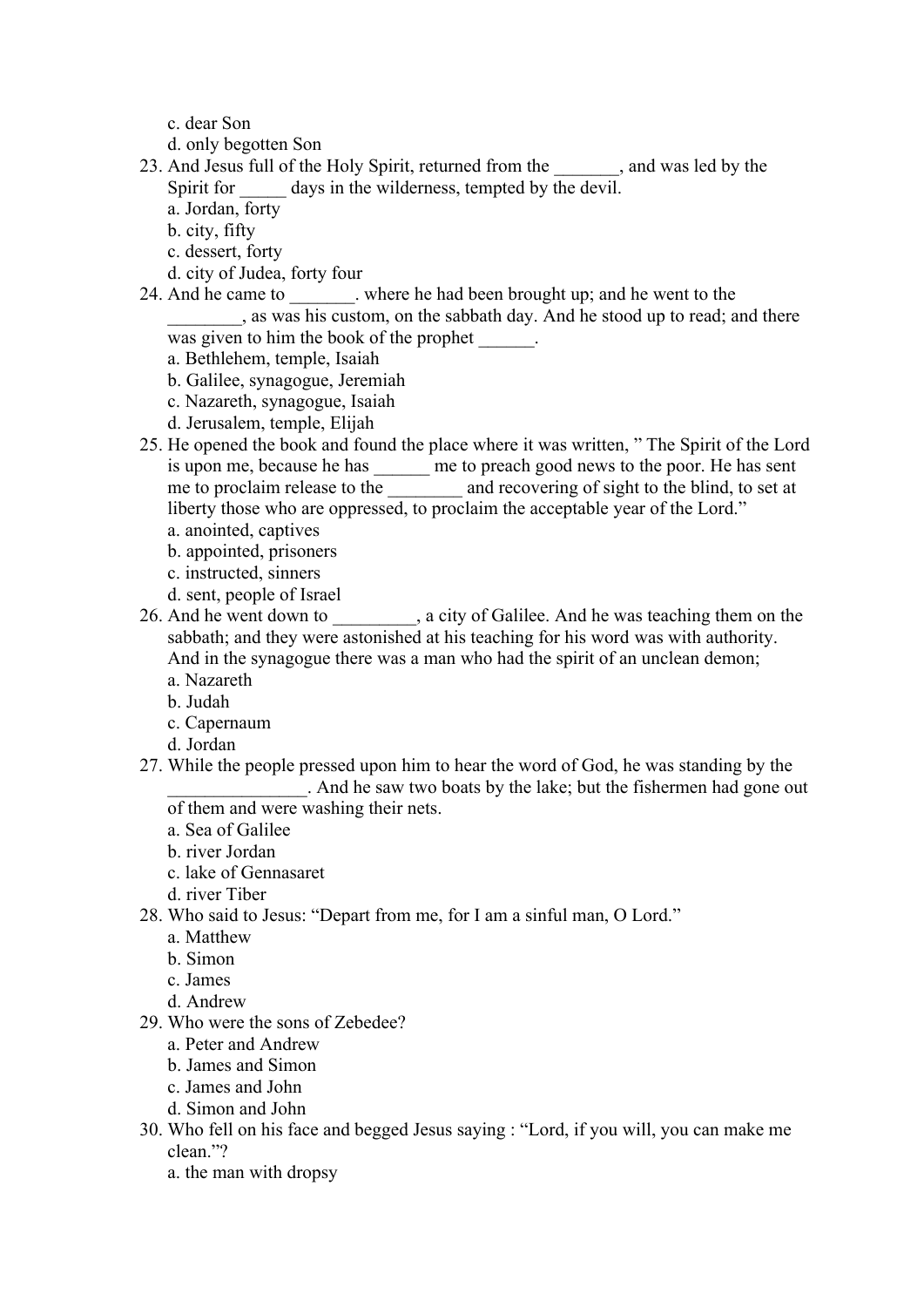- b. the man with paralysis
- c. the man with the unclean spirit
- d. the man with leprosy
- 31. "But that you may know that the  $\_\_\_\_\$  has authority on earth to  $\_\_\_\_\_\$  he said to the man who was paralyzed – "I say to you, rise, take up your bed and go home." a. Son of the Most High, heal
	- b. Son of God, forgive
	- c. Son of man, forgive sins
	- d. Christ, heal many
- 32. After this he went out, and saw a tax collector, named \_\_\_\_\_\_\_\_ , sitting at the tax office; and he said to him, "Follow me." And he left everything, and rose and followed him.
	- a. Levi
	- b. Matthew
	- c. James
	- d. Philip
- 33. And they said to him, "The disciples of fast often and offer , and so do the disciples of \_\_\_\_\_, but your eat and drink."
	- a. John, prayers, the Pharisees
	- b. Moses, sacrifice, John
	- c. Levi, alms, John
	- d. the Scribes, alms, John

## **Answers**

- 1. c. Judea, Abijah, Aaron (Luke 1:5)
- 2. b. Gabriel (Luke 1:19)
- 3. c. five (Luke 1: 24)
- 4. b. sixth, Galilee, Nazareth (Luke 1: 26)
- 5. a. the Son of the Most High, David, Jacob (Luke 1:32-33)
- 6. c. Judah (Luke 1: 39-40)
- 7. c. blessed, mercy (Luke 1:50)
- 8. b. three (Luke 1: 56)
- 9. d. Israel, David (Luke 1: 67)
- 10. b. prophet of the Most High (Luke 1: 76)
- 11. a. Augustus, Quirinius, Syria (Luke 2:1-2)
- 12. a. Galilee, Bethlehem (Luke 2: 4)
- 13. a. David, Saviour, Christ (Luke 2:11)
- 14. d. eight (Luke 2: 21)
- 15. d. Moses, Jerusalem (Luke 2: 22-23)
- 16. c. Phanuel, Asher, eighty-four (Luke 2: 36-37)
- 17. a. Galilee, Nazareth (Luke 2:39)
- 18. c. strong, wisdom, favor (Luke 2: 40)
- 19. c. wisdom, favour (Luke 2:52)
- 20. a. Judea, Philip, Lysanias (Luke 3:1-2)
- 21. c. Jordan, repentance (Luke 3:3)
- 22. b. beloved Son (Luke 3: 21-22)
- 23. a. Jordan, forty (Luke 4: 1-2)
- 24. c. Nazareth, synagogue, Isaiah (Luke 4: 16-17)
- 25. a. anointed, captives (Luke 4: 17-18)